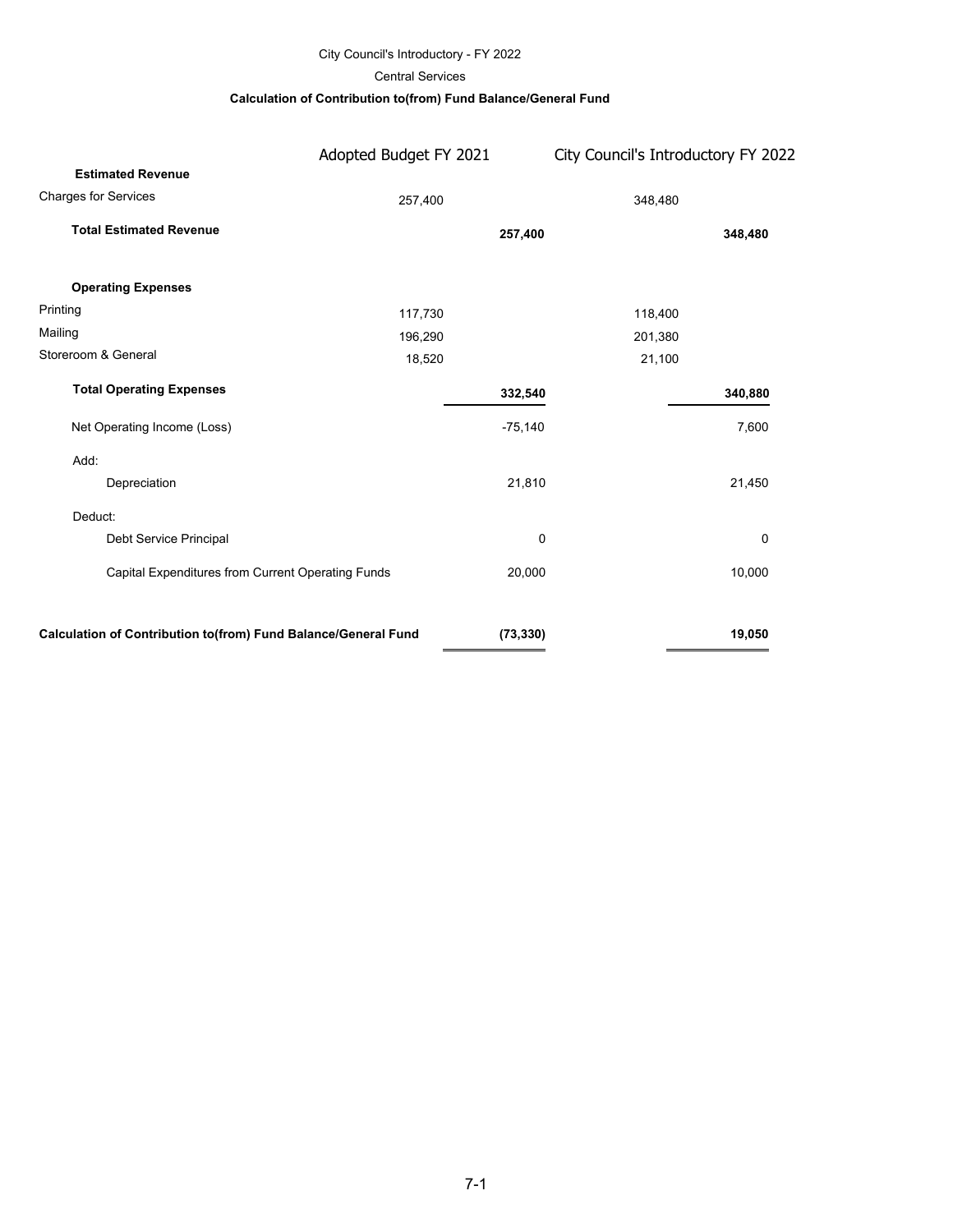This Internal Service Fund derives most of it revenues from three major revenue sources.

**Printing:** This revenue source represents printing charges – composition, layout, offset printing, and binding – to produce reports, brochures, forms, and stationery for City departments and the School Board.

**Material/Supply Sales:** This revenue source reflects ales from a 2,000 item office supplies inventory maintained at the Print Shop. Although the Print Shop purchases in bulk to reduce costs, this trend is downward due to strong competition from mail-order companies and wholesale chains such as OfficeMax.

**Postage:** This revenue source reflects cost recovery for running and distributing US and interoffice mail.

|                      | FY 2019<br><b>Actual</b> | FY 2020<br><b>Actual</b> | FY 2021<br>Adopted | FY 2022<br><b>Introductory</b> | Increase/<br>(Decrease) |
|----------------------|--------------------------|--------------------------|--------------------|--------------------------------|-------------------------|
| <b>Revenues:</b>     |                          |                          |                    |                                |                         |
| Printing             | 44,286<br>\$             | \$<br>33,809             | S<br>49,000        | 126,000                        | \$<br>77,000            |
| Materials & Supplies | 20,312                   | 19,829                   | 20,400             | 21,100                         | 700                     |
| Postage              | 183,223                  | 172,950                  | 188,000            | 201,380                        | 13,380                  |
| <b>Totals</b>        | \$247,821                | 226,588<br>\$            | \$257,400          | 348,480                        | 91,080<br>\$            |